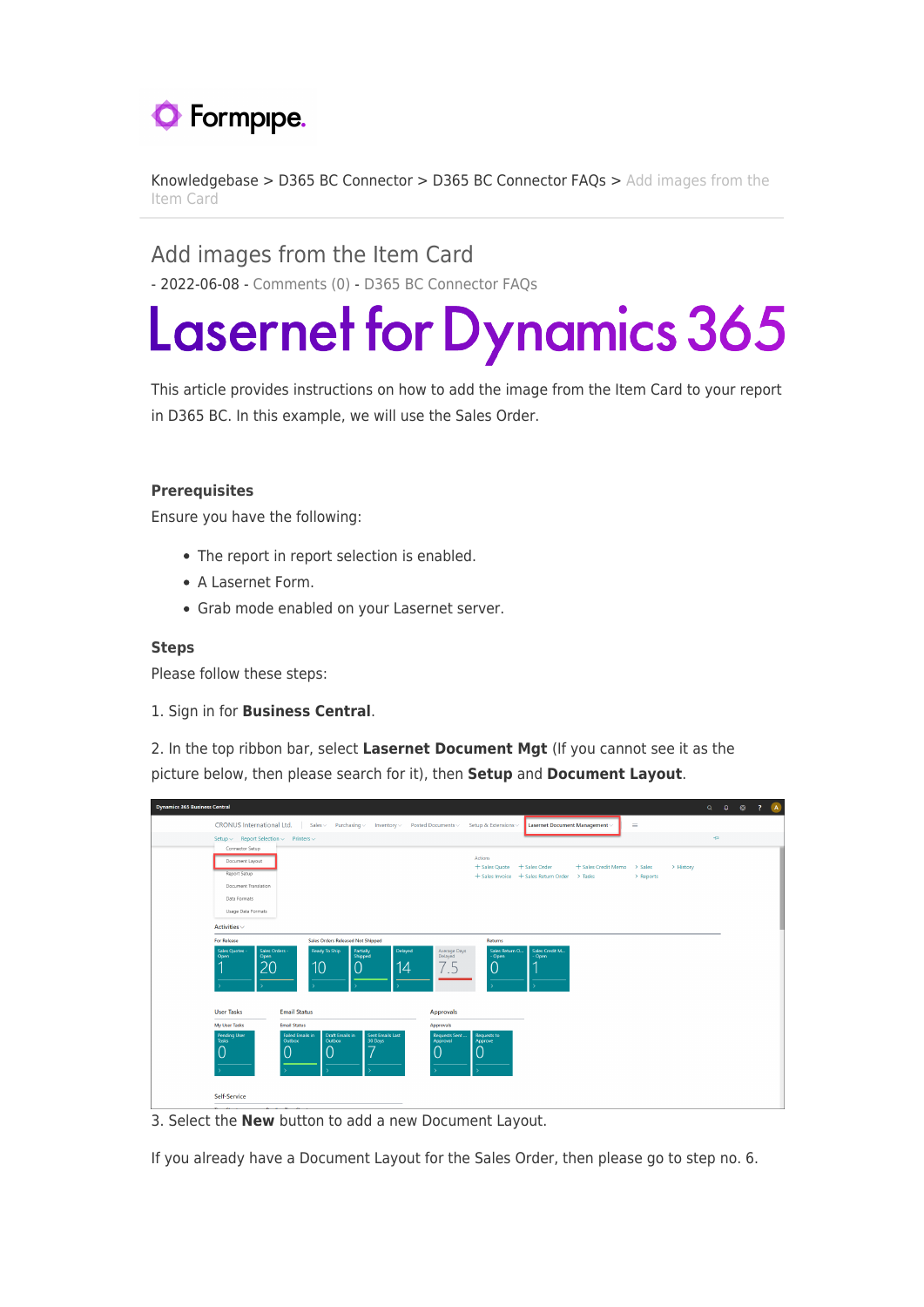4. Fill out the header section:

| <b>© Suggest</b><br><b>Export</b> | $\rightarrow$ Import | la Copy to other Company |  |                          |                              |          |
|-----------------------------------|----------------------|--------------------------|--|--------------------------|------------------------------|----------|
| General                           |                      |                          |  |                          |                              |          |
| No.                               | CONFIRM              |                          |  | <b>Custom Report</b>     |                              |          |
| Description                       | Confirmation         |                          |  | Top Dataltem Table No. - |                              | 36       |
| Document Type                     | Sales Order          |                          |  | Top Dataltem Table N .   | Sales Header                 |          |
| Last Modified Date                | 9/23/2021            |                          |  | Report No.               |                              | 12060802 |
| Last Modified by Use              | ADMIN                |                          |  |                          | Report Name  FPL Sales-Order |          |
|                                   |                      |                          |  |                          |                              |          |
| Sections<br>Manage                |                      |                          |  |                          |                              | 64       |

5. Select **Suggest** from the top menu.

|                                   |                      |                          | 侕                        | $\checkmark$ Saved | гł |  |
|-----------------------------------|----------------------|--------------------------|--------------------------|--------------------|----|--|
| Lasernet Document Layout          |                      |                          |                          |                    |    |  |
| <b>《</b> Suggest<br><b>Export</b> | $\frac{1}{2}$ Import | he Copy to other Company |                          |                    |    |  |
|                                   |                      |                          |                          |                    |    |  |
| General                           |                      |                          |                          |                    |    |  |
| No.                               | CONFIRM              |                          | <b>Custom Report</b>     |                    |    |  |
| Description                       | Confirmation         |                          | Top Dataltem Table No. - |                    | 36 |  |

6. Add a new line according to the image below and then select **Line** and **Increase Indentation**. You need to select **Increase Indentation** twice in total so that the **Item Table** becomes a child table to the Sales Line Table.

| Sections      | Manage       | Line        | Fewer options |           |              | R            |
|---------------|--------------|-------------|---------------|-----------|--------------|--------------|
|               | Section Type |             | Description   | Table No. | Table Name   |              |
|               | Header       |             |               | 36        | Sales Header | ́            |
|               | Line         |             |               | 37        | Sales Line   |              |
| $\rightarrow$ | Line         | ٠<br>٠<br>٠ |               | 27        | Item         | $\checkmark$ |
| <             |              |             |               |           |              |              |

7. Ensure you have selected the Line (Item Table) record and then add this record to the **Filters** sections.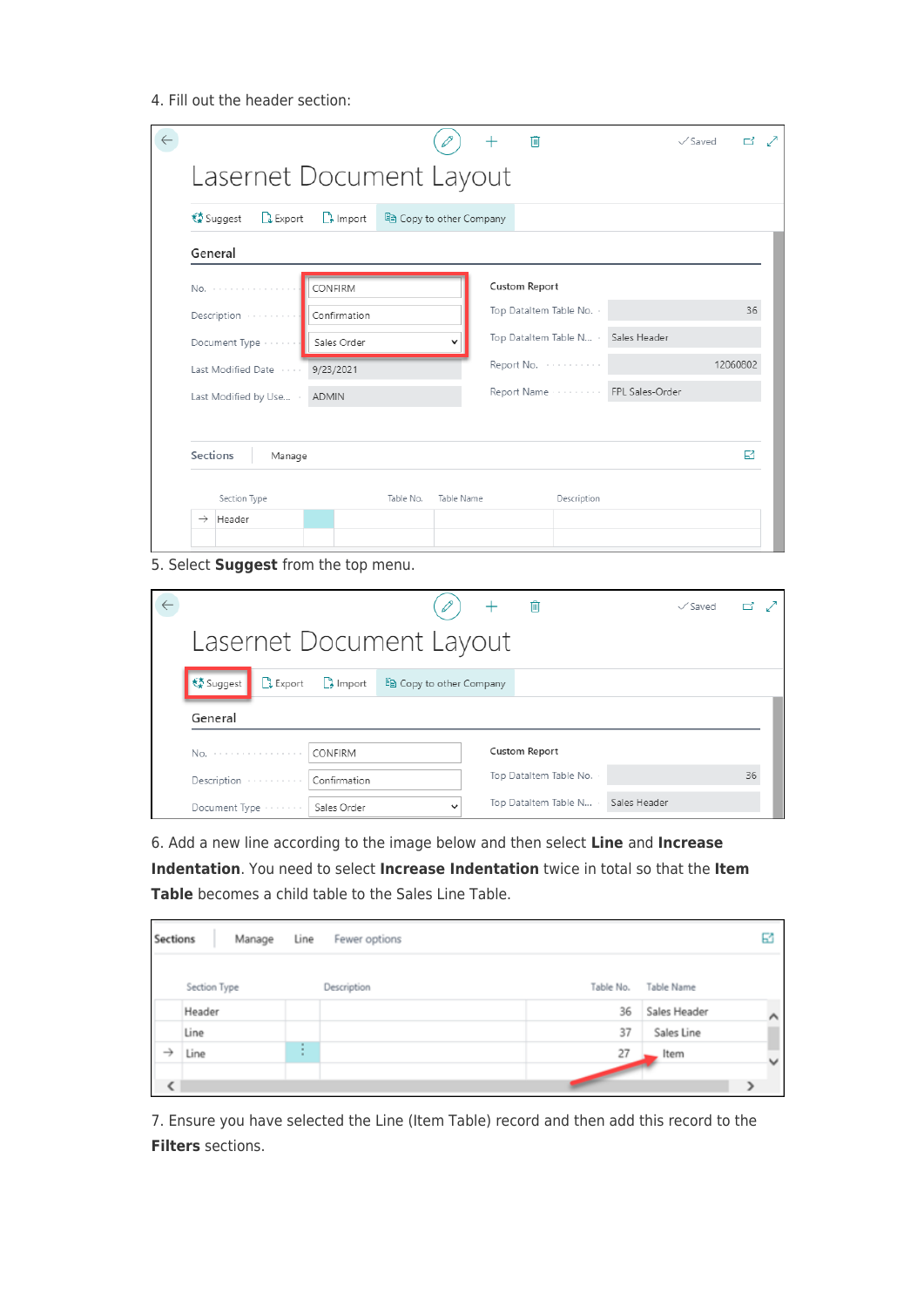| Sections      | Manage       |           |   |            |              |                  |                   | 64 |
|---------------|--------------|-----------|---|------------|--------------|------------------|-------------------|----|
|               | Section Type |           |   | Table No.  | Table Name   | Description      |                   |    |
|               | Header       |           |   | 36         | Sales Header |                  |                   |    |
|               | Line         |           |   | 37         | Sales Line   |                  |                   |    |
| $\rightarrow$ | Line         | ŧ,        |   | 27         | Item         |                  |                   |    |
|               |              |           |   |            |              |                  |                   |    |
|               |              |           |   |            |              |                  |                   |    |
| Filters       | Manage       |           |   |            |              |                  |                   | 囨  |
|               |              | Field No. |   | Field Name |              | Filter Field No. | Filter Field Name |    |
| $\rightarrow$ |              | 1         | ÷ | No.        |              | 6                | No.               |    |
|               |              |           |   |            |              |                  |                   |    |

8. Within the Fields section, please add a new record and add field number 92.

|               | <b>《Suggest</b><br>$\mathbb{R}$ Export |           | $\Gamma$ Import |            | la Copy to other Company |                  |                   |    |
|---------------|----------------------------------------|-----------|-----------------|------------|--------------------------|------------------|-------------------|----|
|               | Sections                               | Manage    |                 |            |                          |                  |                   | 64 |
|               | Section Type                           |           |                 | Table No.  | Table Name               | Description      |                   |    |
|               | Header                                 |           |                 | 36         | Sales Header             |                  |                   |    |
|               | Line                                   |           |                 | 37         | Sales Line               |                  |                   |    |
| $\rightarrow$ | Line                                   | ŧ.        |                 | 27         | Item                     |                  |                   |    |
| Filters       | Manage                                 |           |                 |            |                          |                  |                   | 64 |
|               |                                        | Field No. |                 | Field Name |                          | Filter Field No. | Filter Field Name |    |
| $\rightarrow$ |                                        | 1         | ÷               | No.        |                          | 6                | No.               |    |
|               |                                        |           |                 |            |                          |                  |                   |    |

9. **Close** all forms and go to a Sales order where you have an item that you know has a picture. Please print it to Lasernet.

- 10. Open your Lasernet Developer and your configuration.
- 11. Open up your form. We will use the Sales Order Confirmation in this example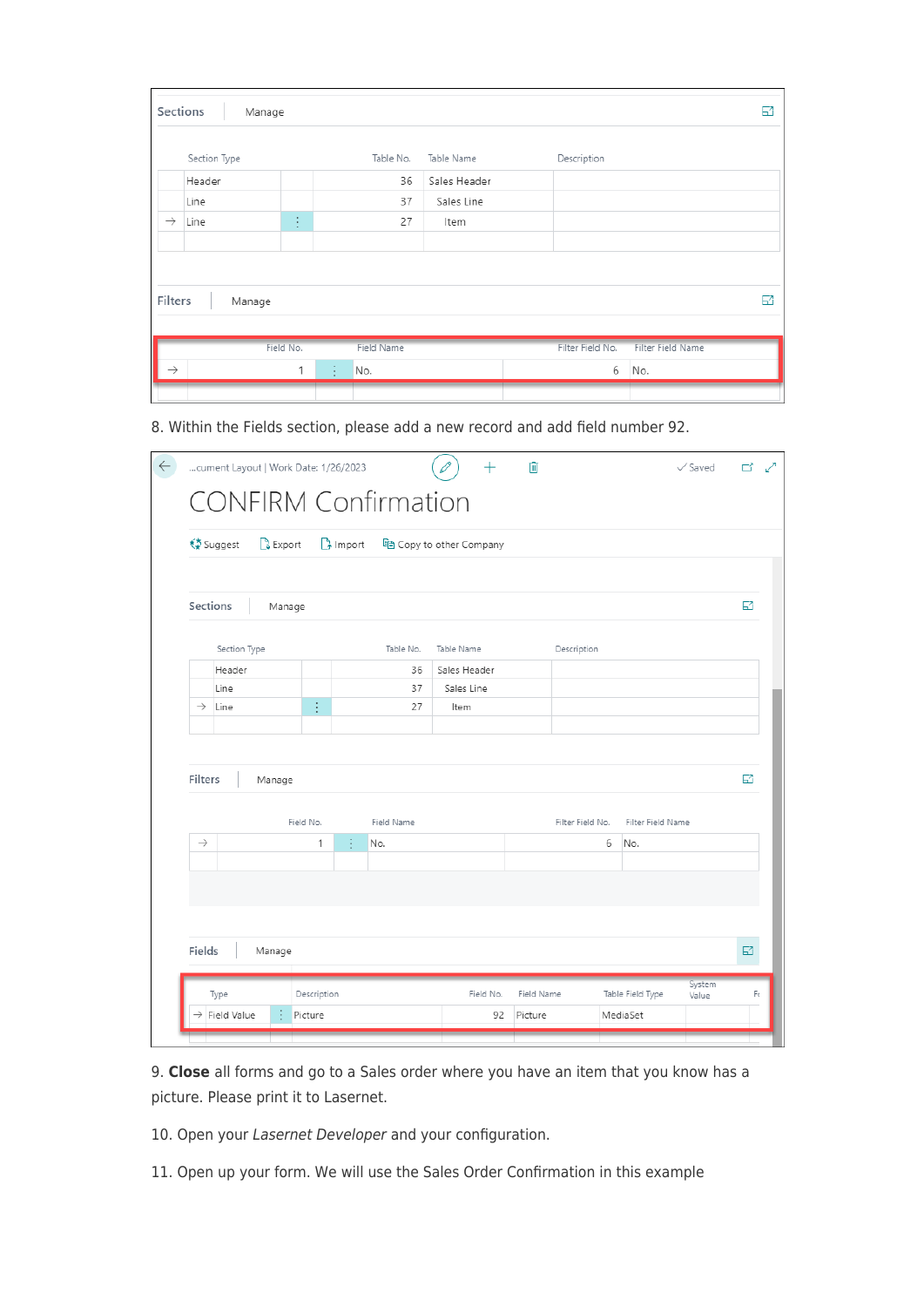| Die Dit Seven View Beisien 1949                                |                                            |                                                                                                                                                                                                     |                                                                             | Learnet business Central - Learnet Developer 9      |                                                  |                                                                 |                                                                 |                                 |                                                                               | $\mathcal{A} = \mathcal{A} \mathcal{A} \mathcal{A} \mathcal{A}$ |
|----------------------------------------------------------------|--------------------------------------------|-----------------------------------------------------------------------------------------------------------------------------------------------------------------------------------------------------|-----------------------------------------------------------------------------|-----------------------------------------------------|--------------------------------------------------|-----------------------------------------------------------------|-----------------------------------------------------------------|---------------------------------|-------------------------------------------------------------------------------|-----------------------------------------------------------------|
| of both Onen Oraton - Greet Theat Oraton OAH DESK Oracon Trion |                                            |                                                                                                                                                                                                     |                                                                             | $\times$                                            |                                                  |                                                                 |                                                                 |                                 |                                                                               |                                                                 |
| Seven.<br><b>B</b> Moder                                       | Pueblak III fergives & Party III ForeTune  |                                                                                                                                                                                                     |                                                                             |                                                     |                                                  |                                                                 |                                                                 |                                 |                                                                               |                                                                 |
| <b>B</b> cataot                                                | Oak # District Sex Further, Francis Faster |                                                                                                                                                                                                     | $\overline{\mathbb{E}}$                                                     |                                                     |                                                  |                                                                 |                                                                 |                                 |                                                                               |                                                                 |
|                                                                | - it forms                                 |                                                                                                                                                                                                     |                                                                             |                                                     |                                                  |                                                                 |                                                                 |                                 |                                                                               |                                                                 |
|                                                                | <b>MR</b> +-                               | $n =$<br>u.<br><b>SERVICE</b>                                                                                                                                                                       | <b>COLLEGE</b><br><b>100 pm</b><br><b>Contract Contract</b><br><b>STATE</b> | <b>START</b><br>$101 - 10$<br>the party of the con- | 100 per content<br><b>CONTRACTOR</b>             | <b>STERN</b><br>130 pm<br>$\sim$<br>$-$                         | <b>TELEVISION</b><br>340 pm<br><b>Contract</b><br><b>SERV</b>   | 1981 p.m.                       | <b>The Contract</b><br>$100 - 100$<br><b>Contract Contract</b><br><b>COLL</b> |                                                                 |
| Object Box<br>Room & Gunter Street Broom                       |                                            | $\frac{\partial}{\partial x} \cdot \frac{\partial}{\partial y} = \frac{\partial}{\partial y} \cdot \frac{\partial}{\partial x} \cdot \frac{\partial}{\partial y} \cdot \frac{\partial}{\partial y}$ | K, K, K, K, K                                                               | $5.1 - 5.2$                                         | 武士 たか                                            | $\frac{1}{2} \sum_{i=1}^n \frac{1}{2} \sum_{j=1}^n \frac{1}{2}$ | $10^{\circ}$ 20 $-$ 31, 51<br><b>Contract Contract Contract</b> |                                 | and part of the Mic<br><b>Changer</b>                                         |                                                                 |
| <b>B</b> Farms                                                 |                                            |                                                                                                                                                                                                     | <b>SAN DE</b>                                                               | $-18$                                               | The Calif                                        |                                                                 |                                                                 |                                 |                                                                               |                                                                 |
|                                                                |                                            |                                                                                                                                                                                                     |                                                                             |                                                     |                                                  |                                                                 |                                                                 |                                 |                                                                               |                                                                 |
|                                                                |                                            | <b>REPORT FOR</b>                                                                                                                                                                                   | <b>Service State</b>                                                        | <b>STATISTICS</b>                                   | <b>CONTRACTOR</b>                                | <b>CONTRACTOR</b>                                               | <b>CONTRACTOR</b>                                               |                                 | an profit del                                                                 |                                                                 |
|                                                                | <b>Sales Blacket Order</b>                 | <b>Sales Crokel collected</b><br>$\frac{1}{2} \left( \frac{1}{2} \right) \left( \frac{1}{2} \right) \left( \frac{1}{2} \right)$                                                                     | <b>Invoice</b><br><b>The Contract</b><br>100 pm                             | Proforma leusine<br>m                               | Gestiman<br><b>CONTRACTOR</b><br><b>INC.</b> 4-4 | Shipment                                                        | Gustation                                                       | <b>Parcharan Blaskert Codes</b> | <b>Punikase Doler</b>                                                         |                                                                 |
|                                                                | 100 pm                                     | <b>200</b> p.m.<br>$\sim$                                                                                                                                                                           | $\mathcal{L}^{\text{max}}$<br>and the                                       | <b>College</b>                                      | $\sim$<br><b>Big Street</b>                      | 200 pm<br><b>State</b>                                          | 20 40                                                           | 400<br>$\overline{\phantom{a}}$ |                                                                               |                                                                 |
|                                                                |                                            | $\frac{P}{\mu}$ . As a second of<br>$  \cdot   $                                                                                                                                                    | <b>PERSONA</b>                                                              | and the process and a process of the                | 772.733                                          | <b>STATISTICS</b>                                               |                                                                 |                                 |                                                                               |                                                                 |
|                                                                |                                            |                                                                                                                                                                                                     |                                                                             |                                                     |                                                  |                                                                 |                                                                 |                                 |                                                                               |                                                                 |
|                                                                |                                            | <b>Denn</b><br><b>STATISTICS</b>                                                                                                                                                                    | <b>I service that</b>                                                       |                                                     | <b>All Area and a</b>                            | are great and                                                   | AT A.M. AN                                                      |                                 |                                                                               |                                                                 |
|                                                                | <b>Purchase County</b>                     | <b>Statement</b>                                                                                                                                                                                    | <b>Reminder</b>                                                             | <b>Pick instruction</b>                             | <b>File Charge Minma</b>                         | <b>Remiumed</b>                                                 | <b>Standard Address</b>                                         | Default Farm                    |                                                                               |                                                                 |
|                                                                | - 10% Transformers                         |                                                                                                                                                                                                     |                                                                             |                                                     |                                                  |                                                                 |                                                                 |                                 |                                                                               |                                                                 |
| Tools:                                                         |                                            | THE <sup>2</sup>                                                                                                                                                                                    | <b>DO</b>                                                                   |                                                     |                                                  |                                                                 |                                                                 |                                 |                                                                               |                                                                 |
| Q seen                                                         |                                            |                                                                                                                                                                                                     |                                                                             |                                                     |                                                  |                                                                 |                                                                 |                                 |                                                                               |                                                                 |
| <b>B</b> Seven<br><b>Consum</b>                                |                                            |                                                                                                                                                                                                     |                                                                             |                                                     |                                                  |                                                                 |                                                                 |                                 |                                                                               |                                                                 |
| <b>D</b> remo                                                  |                                            |                                                                                                                                                                                                     |                                                                             |                                                     |                                                  |                                                                 |                                                                 |                                 |                                                                               |                                                                 |
| <b>D</b> <i>helm</i> s                                         |                                            |                                                                                                                                                                                                     |                                                                             |                                                     |                                                  |                                                                 |                                                                 |                                 |                                                                               |                                                                 |
| El man                                                         | Ground Send., for all home                 | <b>Indebto Scanner</b>                                                                                                                                                                              | <b>Gri History</b>                                                          |                                                     |                                                  |                                                                 |                                                                 |                                 |                                                                               |                                                                 |
| <b>C.</b> Emburies<br>3 <sup>7</sup> loss                      |                                            |                                                                                                                                                                                                     |                                                                             |                                                     |                                                  |                                                                 |                                                                 |                                 |                                                                               |                                                                 |
| Se Greenis                                                     |                                            |                                                                                                                                                                                                     |                                                                             |                                                     |                                                  |                                                                 |                                                                 |                                 |                                                                               |                                                                 |
| <b>Constant</b>                                                |                                            |                                                                                                                                                                                                     |                                                                             |                                                     |                                                  |                                                                 |                                                                 |                                 |                                                                               |                                                                 |
| <b>Took Poller</b>                                             |                                            |                                                                                                                                                                                                     |                                                                             |                                                     |                                                  |                                                                 |                                                                 |                                 | Loansed To: Perryson Leoemet A/S                                              |                                                                 |

12. Load your grab file. In most cases, you can press **F12** and it will download the latest grab file.

13. Scroll down in the left window and locate **SalesLine** and the picture element.



14. From the left menu bar, select the dropdown menu next to the **Image** tool, then **Job** and **Base64**.



15. Click the element with the Base64 code and then place the image where you want it in the right window.